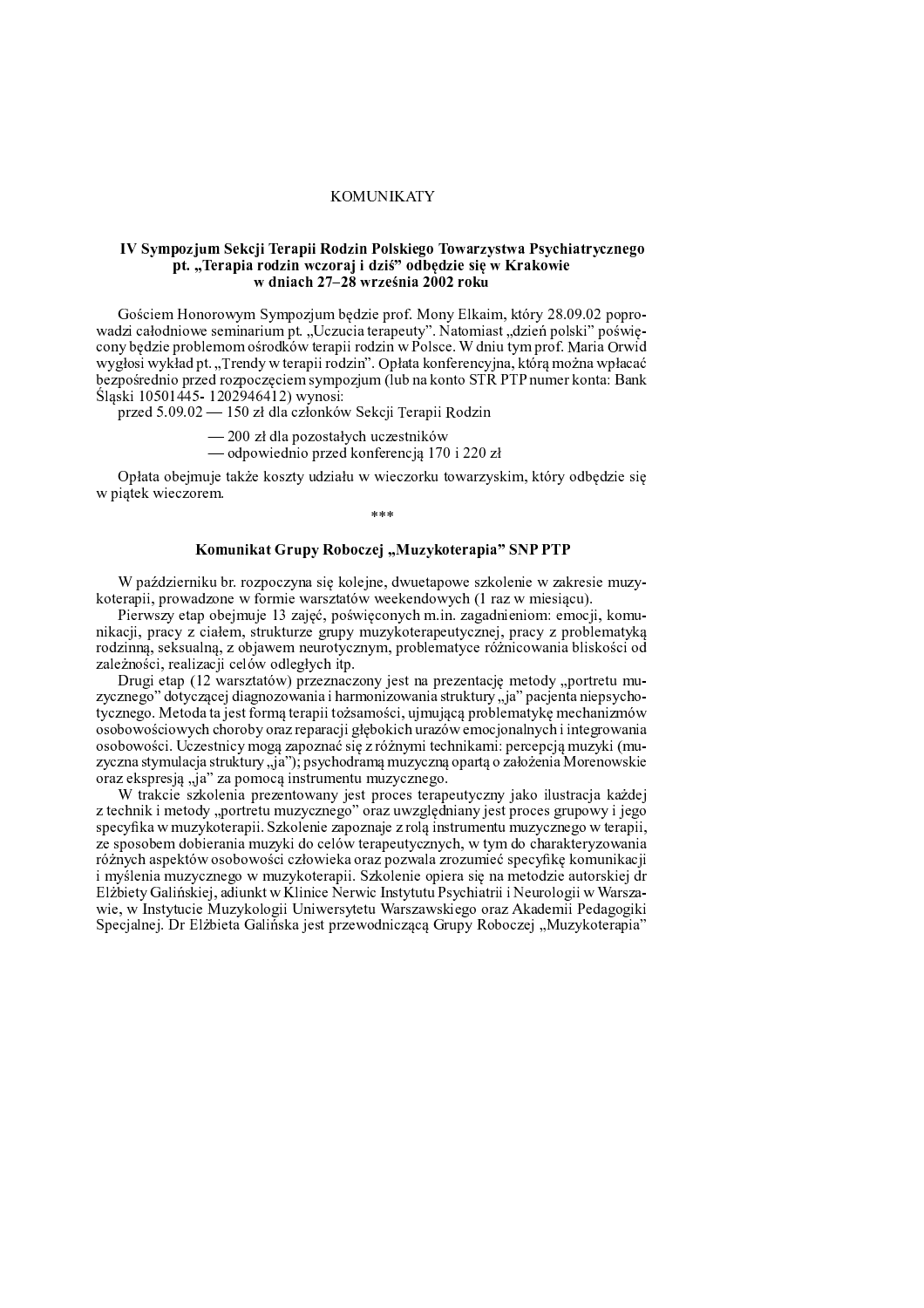Sekcji Naukowej Psychoterapii PTP oraz reprezentantka Polski w Europejskim Komitecie ds. Muzykoterapii. Osoby zainteresowane szkoleniem mogą uzyskać informacje pod numerem (0-22) 642-95-16.

i<br>Ar de de

W dniach 25-29 września 2002 roku w Rzymie odbędzie się 9th Congress of the European Society of Hypnosis pt. "Hypnosis and the Other Therapeutic Modalities in the New Millennium". Informacje: www.hypnosis.it, e-mail: ipnosii@tin.it

W dniach 22-24 października 2002 roku odbędzie się w Krakowie konferencja pt.<br>"Psychologia współczesna – oczekiwania i rzeczywistość". Najważniejsze tematy konferencji:

Psychologiczne dylematy współczesnego człowieka, psychologia wobec zagrożeń współczesnego świata, psychologia w praktyce klinicznej. Psychologia rozwoju i edukacji, relacji międzyludzkich, promocja zdrowia i podnoszenie jakości życia, pomoc psychologiczna w praktyce życia codziennego, warsztat badawczy współczesnej psychologii.<br>Opłata konferencyjna wynosi 275 PLN. Zgłoszenia tematów oraz formy wystąpienia proszę wysyłać do organizatora, Katedry Psychologii Akademii Pedagogicznej, 30-084 Kraków, ul. Podchorążych 2, telefon: 637-47-77 w. 332, fax: 637-22-43.

 $* * *$ 

W dniach 10–12 października 2002 roku odbędzie się w Valdivia (Chile) 57. Chilijski Kongres "Neurologia, Psychiatria i Neurochirurgia". Sekretariat: Sra. Susana Salvadores, e-mail: socnpsnc.secgeneral@terra.cl

### $***$

III Konferencja z cyklu "SCHIZOFRENIA: RÓŻNE KONTEKSTY, RÓŻNE TERA-PIE" odbędzie się w Krakowie, w dniach 15-16 listopada 2002 w Instytucie Polonijnym UJ w Przegorzałach. Organizatorzy: Katedra Psychiatrii CM UJ, Sekcja Naukowej Psychoterapii PTP, Sekcja Terapii Rodzin PTP, Sekcja Psychiatrii Środowiskowej i Rehabilitacji PTP, Stowarzyszenie na rzecz Rozwoju Psychiatrii i Opieki Środowiskowej. Zgłoszenia należy przesyłać na adres: 31-115 Kraków, pl. Sikorskiego 2/8, tel.: (12)421-51-17, tel./ fax: (12)422-56-74. Z uwagi na ograniczoną liczbę miejsc zgłoszenia przyjmowane będą do 30 czerwca. Opłata konferencyjna wynosi 120 zł (uczestnictwo w wykładach i warsztatach, materiały konferencyjne, dwa obiady, kawa i herbata w przerwach). Aby wziąć udział w bankiecie należy dodatkowo wpłacić 30 zł. Wpłaty należy kierować na konto: Stowarzyszenia na rzecz Rozwoju Psychiatrii i Opieki Środowiskowej, BANK PKO SA I 0/Kraków, Rynek Główny 31, nr konta: 12401431-7501201-2700-401112-001.

### مه مه مه

Międzynarodowa konferencja pt. "Alkohol, Etyka, Społeczeństwo" odbędzie się w Dublinie w dniach 16-18.10.2002 roku. Organizatorzy to Międzynarodowe Centrum for Alcohol Policies oraz Irlandzki College Narodowy. Zgłoszenia: www.icap.org

Dodatkowe informacje tel +1 202 986 1159 lub: e-mail amcclendon@icap.org

 $* * *$ 

XI Konferencja Szkoleniowo-Naukowa z cyklu Psychiatria Środowiskowa pt. "Jakość – Satysfakcja – Koszty" odbędzie się 13–14 września 2002 r. w Tworkach. Konferencja jest organizowana przez Komisję Szpitalnictwa PTP i Szpital Psychiatryczny w Pruszkowie Tworkach.

Organizatorzy – tel. prefix/22 758-63-71, fax 0 22 758-75-70, e-mail: tworki@friko6.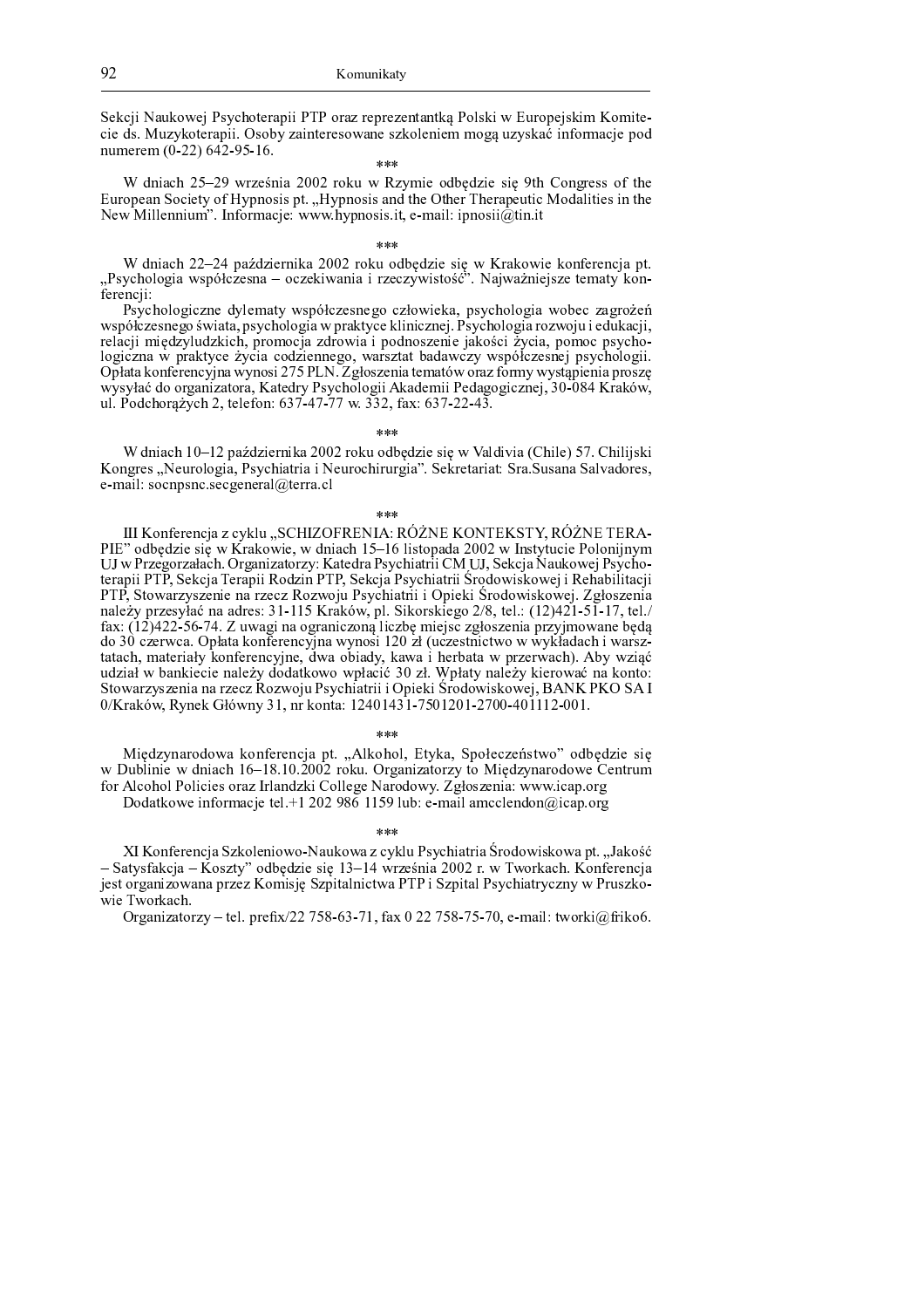onet.pl

Za udział przyznawane będą punkty edukacyjne.

Zarząd Główny i Filia Śląska Sekcji Psychoterapii Polskiego Towarzystwa Psychiatrycznego przy współudziale Śląskiego Stowarzyszenia Psychoterapeutów, Ośrodka Leczenia Nerwic i Zaburzeń Jedzenia "Dąbrówka" w Gliwicach oraz Szpitala "Centrum Psychiatrii" w Katowicach zapraszają do udziału w konferencji szkoleniowej na temat: "Aktualne problemy stosowania psychoterapii w Polsce", która odbędzie się w dniach 6–7 grudnia 2002 r. w Szczyrku w hotelu "Orle Gniazdo". W programie między innymi: wystąpienia czołowych przedstawicieli środowiska dotyczące organizacyjnych, jak i merytorycznych aspektów stosowania psychoterapii w Polsce, problemy etyczne wykonywania zawodu psychoterapeuty, informacja o współpracy z Europejskim Towarzystwem Psychoterapeutycznym (EPA), prezentacje, spotkania problemowe zorganizowane przez ośrodki regionu śląskiego, dyskusja panelowa nt. psychoterapia a farmakoterapia, warsztaty przygotowane przez poszczególne grupy robocze, sesja plakatowa: ośrodki zajmujące się psychoterapią w regionie śląskim i innych regionach.

Główna część konferencji będzie się odbywać w dniach 6–7 grudnia 2002 r. Dla chętnych na dłuższy pobyt, do 8 grudnia (opcjonalnie), czekają dodatkowe spotkania warsztatowe grup roboczych, możliwość skorzystania z różnych form wypoczynku oferowanych przez "Orle Gniazdo".

Opłata konferencyjna: 120-150 zł w zależności od terminu wpłaty. Dodatkowo koszty noclegów i wyżywienia

Komitet organizacyjny: Jarosław Gliszczyński, Bernadeta Izydorczyk, Małgorzata Kalinowska, Magdalena Klasik, Krzysztof Kotrys (przewodniczący), Anna Różycka, Jacek Syguda, Teresa Wajand, Bartosz Wrona.

Zgłoszenia wraz z dowodem wpłaty (kopią) należy przesyłać w nieprzekraczalnym terminie do 30 września 2002 r. na adres komitetu organizacyjnego konferencji: Oddział Depresji i Zaburzeń Lękowych, Szpital "Centrum Psychiatrii", ul. Korczaka 27, 40-340 Katowice.

Zgłoszenia do sesji plakatowej "Prezentacja ośrodka lub programu psychoterapeutycznego", wraz ze streszczeniem prosimy przesyłać do 30 sierpnia 2002 r. drogą pocztową lub e-mail.

Szczegółowe informacje wraz z kartą zgłoszenia będą przesłane do członków Sekcji Psychoterapii drogą pocztową. Wszelkie pytania i uwagi należy kierować na adres komitetu